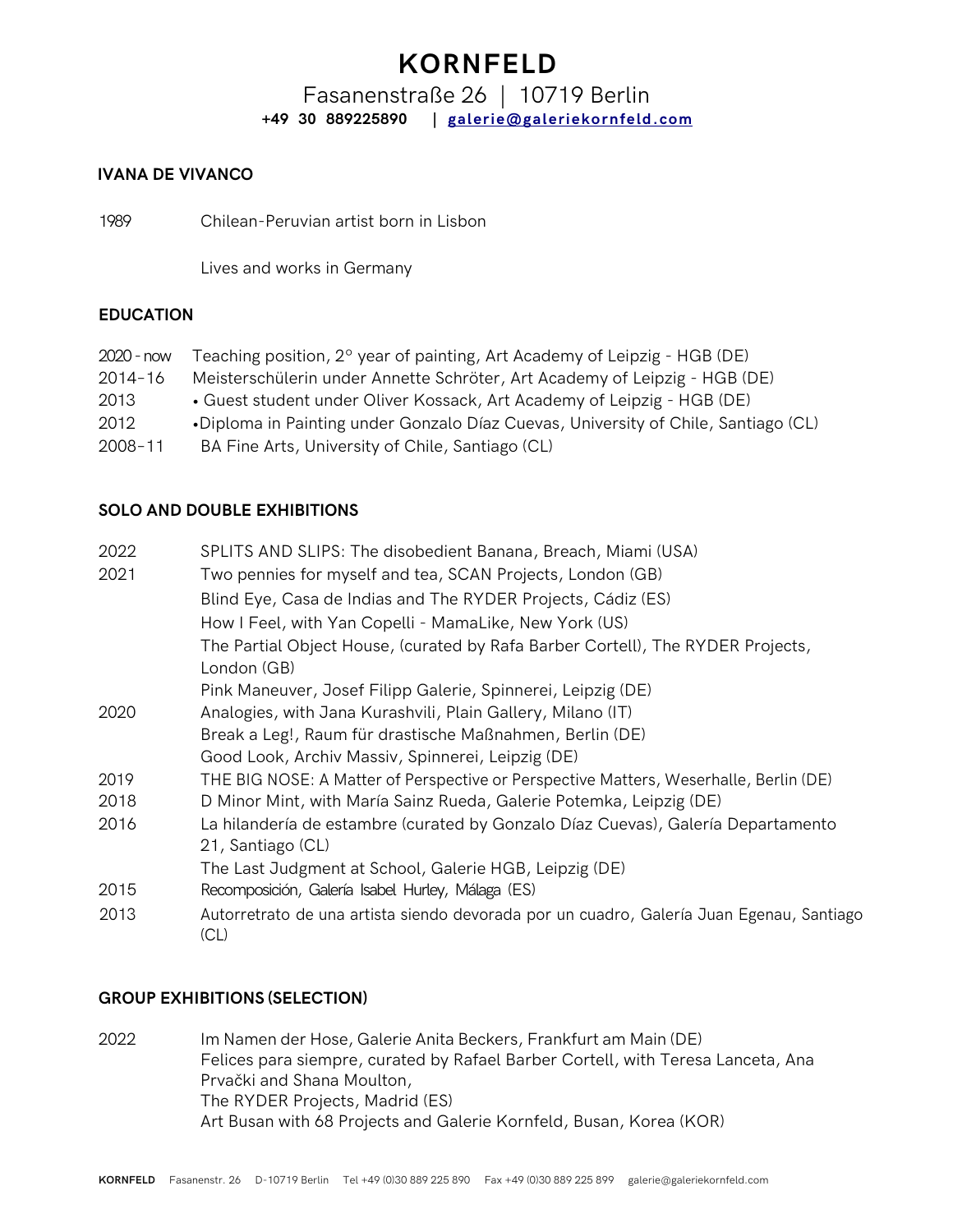## **KORNFELD**

Fasanenstraße 26 | 10719 Berlin **+49 30 889225890 | [galerie@galeriekornfeld.com](mailto:galerie@galeriekornfeld.com)**

|      | Expo Chicago, with 68 Projects and Galerie Kornfeld, Chicago (USA)<br>Desire, curated by Valeria Schäfer, Tube Culture Hall, Milano (IT)<br>Human, curated by Henrik Godsk, Piermarq, Sydney (AUS)<br>ARCO Madrid with The RYDER Projects, Madrid (ES)<br>ART021 Shanghai, 68 Projects and Galerie Kornfeld, Shanghai (CN) |
|------|----------------------------------------------------------------------------------------------------------------------------------------------------------------------------------------------------------------------------------------------------------------------------------------------------------------------------|
| 2021 | TUniverses 4 (curated by Sasha Bogojev), Galerie Droste, Paris (FR)                                                                                                                                                                                                                                                        |
|      | Hollywood Road, Aishonanzuka, Hong Kong (CN)                                                                                                                                                                                                                                                                               |
|      | Error Explanation, 68 projects, Berlin (DE)                                                                                                                                                                                                                                                                                |
|      | Now Now, Breach, Miami (US)                                                                                                                                                                                                                                                                                                |
|      | Qui resistit, vincit, Centro de Arte Contemporáneo de Vélez (CAC), Málaga (ES)<br>Trace Evidence, Badr El Jundi Gallery, Marbella (ES)                                                                                                                                                                                     |
|      | Domesticity (curated by Sasha Bogojev), Volery Gallery, Dubai (UAE)                                                                                                                                                                                                                                                        |
| 2020 | FEED, The RYDER Projects (curated by Rafa Barber Cortell), Madrid (ES)<br>SUPER!, Kunsthalle Darmstadt (DE)                                                                                                                                                                                                                |
|      | AVE magazine's release and exhibition, Kunstraum Super, Vienna (AT)<br>Still connected, Weserhalle, Berlin (DE)                                                                                                                                                                                                            |
| 2019 | The Female Gaze, Artscape, Luxembourg (LU)                                                                                                                                                                                                                                                                                 |
| 2018 | Kampf der Gegensätze - Die Welt der Dualismen, Neuer Sächsischer Kunstverein,<br>Dresden (DE)                                                                                                                                                                                                                              |
|      | Certamen Unicaja de Artes Plásticas, Centro Unicaja de Cultura, Almería (ES) and<br>Museo Joaquín Peinado, Ronda (ES) 2018 • Nord Art                                                                                                                                                                                      |
|      | Kunstwerk Carlshütte (DE)                                                                                                                                                                                                                                                                                                  |
| 2016 | Schön hide - Beautiful verstecken, Galerie Leuenroth, Frankfurt/M (DE) and<br>Galerie Elten & Elten, Zürich (CH)                                                                                                                                                                                                           |
|      | error: x, Ostrale - Zentrum für zeitgenössische Kunst, Dresden (DE)                                                                                                                                                                                                                                                        |
|      | OSTRALE_weht_ODER, Browar Mieszczański, Breslavia (PL)                                                                                                                                                                                                                                                                     |
|      | Klassentreffen, Kunsthalle der Sparkasse, Leipzig (DE)                                                                                                                                                                                                                                                                     |
|      | UNTER DRUCK: junge Grafik, Galerie Thaler, Leipzig (DE)                                                                                                                                                                                                                                                                    |
| 2015 | MEP (curated by Holger Birkholz), Oktogon HfBK, Dresden (DE)                                                                                                                                                                                                                                                               |
|      | Wunschlos Glücklich, Kunstverein Duisburg, Duisburg (DE)                                                                                                                                                                                                                                                                   |
|      | A-Salto, Casa de la Provincia, Sala Romero Murube /Aula Latinoamericana de                                                                                                                                                                                                                                                 |
|      | Pensamiento y Creación Contemporáneos, Sevilla (ES)                                                                                                                                                                                                                                                                        |
|      | Premi de Pintura Internacional Guasch Coranty, Tecla Sala, Centre d'Art de L'Hospitalet,<br>Barcelona (ES)                                                                                                                                                                                                                 |
|      | 2.5.0.- Object is Meditation and Poetry, Grassimuseum, Leipzig (DE)                                                                                                                                                                                                                                                        |
|      | In Search of Imaginary World, NUNC Contemporary, Antwerp (BE)                                                                                                                                                                                                                                                              |
| 2014 | Sub 30, Museum of Contemporary Art (MAC), Santiago (CL)                                                                                                                                                                                                                                                                    |
| 2013 | Drawing Protest (in collaboration with Dan Perjovschi), Galerie für Zeitgenössische                                                                                                                                                                                                                                        |
|      | Kunst (GfZK), Museum of Contemporary Art, Leipzig (DE)                                                                                                                                                                                                                                                                     |

#### **AWARDS, SCHOLARSHIPS AND RESIDENCIES**

2021 Centro de Arte Casa de Indias, Cádiz